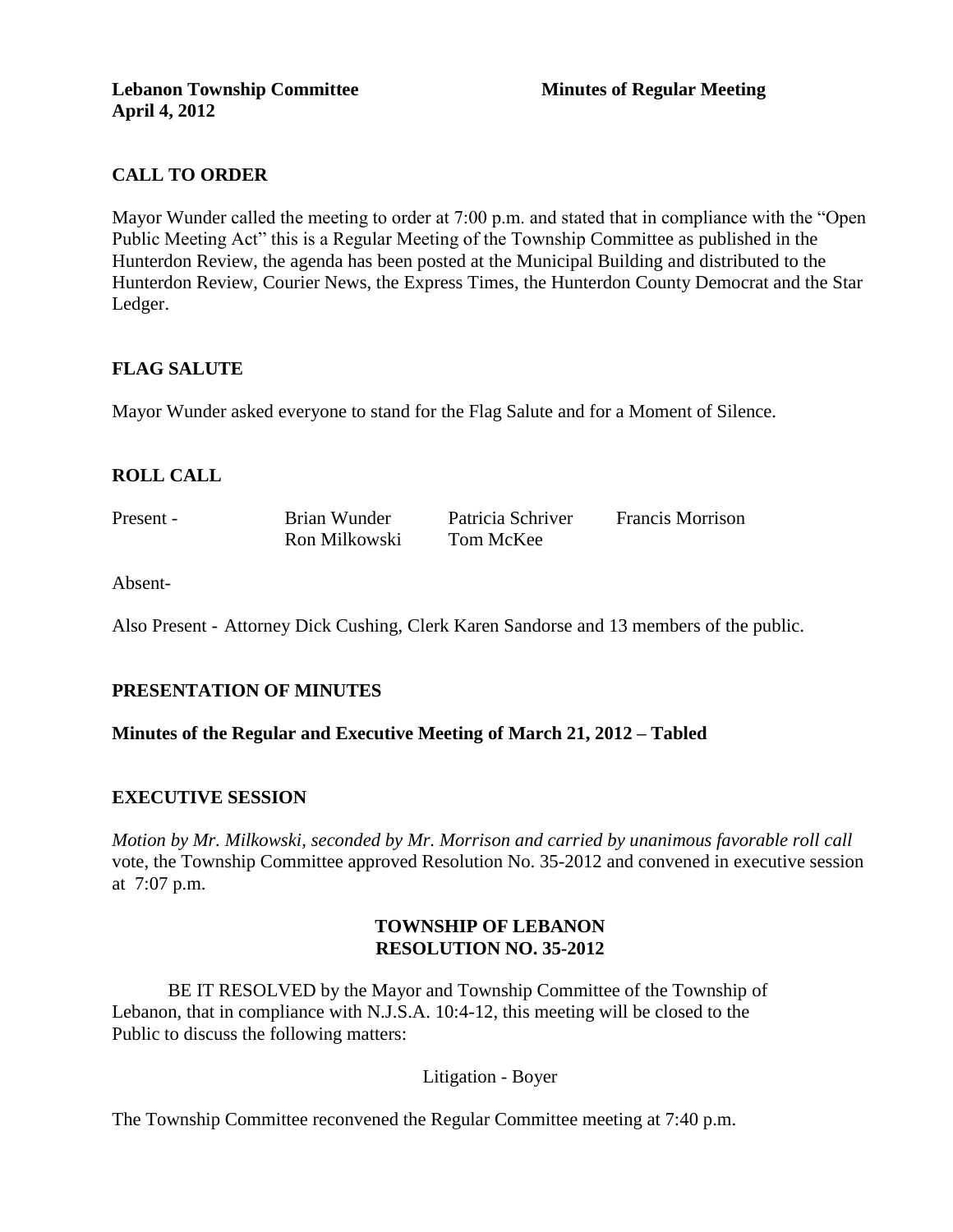LTCM 04/04/2012 Page 2 of 9

### **PUBLIC COMMENTS – for agenda items only.**

*Motion by Ms. Schriver, seconded by Mr. Milkowski and carried by unanimous favorable roll call*  vote, the Township Committee opened the public comment portion of the meeting.

There were no comments from the public.

*Motion by Ms. Schriver, seconded by Mr. McKee and carried by unanimous favorable roll call vote,* the Township Committee closed the public comment portion of the meeting.

### **OLD BUSINESS**

### **LTEOS – Fischer Tract**

Tabled to a later meeting.

### **Quest Environmental/Darin Vogel – Phase I Insurance**

Attorney Cushing stated that when Groendyke Associates took a look at the insurance certification submitted by Quest Environmental and determined that they did not have as high a limit as the contract required for. The contract required \$2,000,000.00 and a \$3,000.000.00 aggregate. The Quest certificate states \$1,000,000.00 with a \$2,000,000.00 aggregate. Mr. Groendyke suggested that the Township request an increase to meet the contract requirements. Attorney Cushing stated that at times it is difficult for professionals to obtain the level of coverage that we ask for. Quest is unable to meet the requirements. Attorney Cushing discussed the insurance coverage with the Committee.

*Motion by Ms. Schriver, seconded by Mr. Morrison and carried by unanimous favorable roll call*  vote, the Township Committee accepted Quest Environmental's insurance certification and waived the insurance requirement as stated in the contract.

*Motion by Ms. Schriver, seconded by Mr. McKee and carried by unanimous favorable roll call vote,* the Township Committee authorized the Mayor and Clerk to execute that agreement with the amended insurance amount.

### **Mutual Aid Agreement – County Prosecutor**

Attorney Cushing stated that they wrote to the Prosecutor and received a letter back thanking the Township for their input. There has been nothing further from the Prosecutor.

### **Cell Tower**

Attorney Cushing stated that they have received some good input from Mr. Anthony Casale. Attorney Cushing stated that they are waiting to get word on the issue of maintenance of the generator and what liability could be imposed on the Township. Language has been sent to Cellco for their consideration relative to such. The language which was drafted for the Co-locator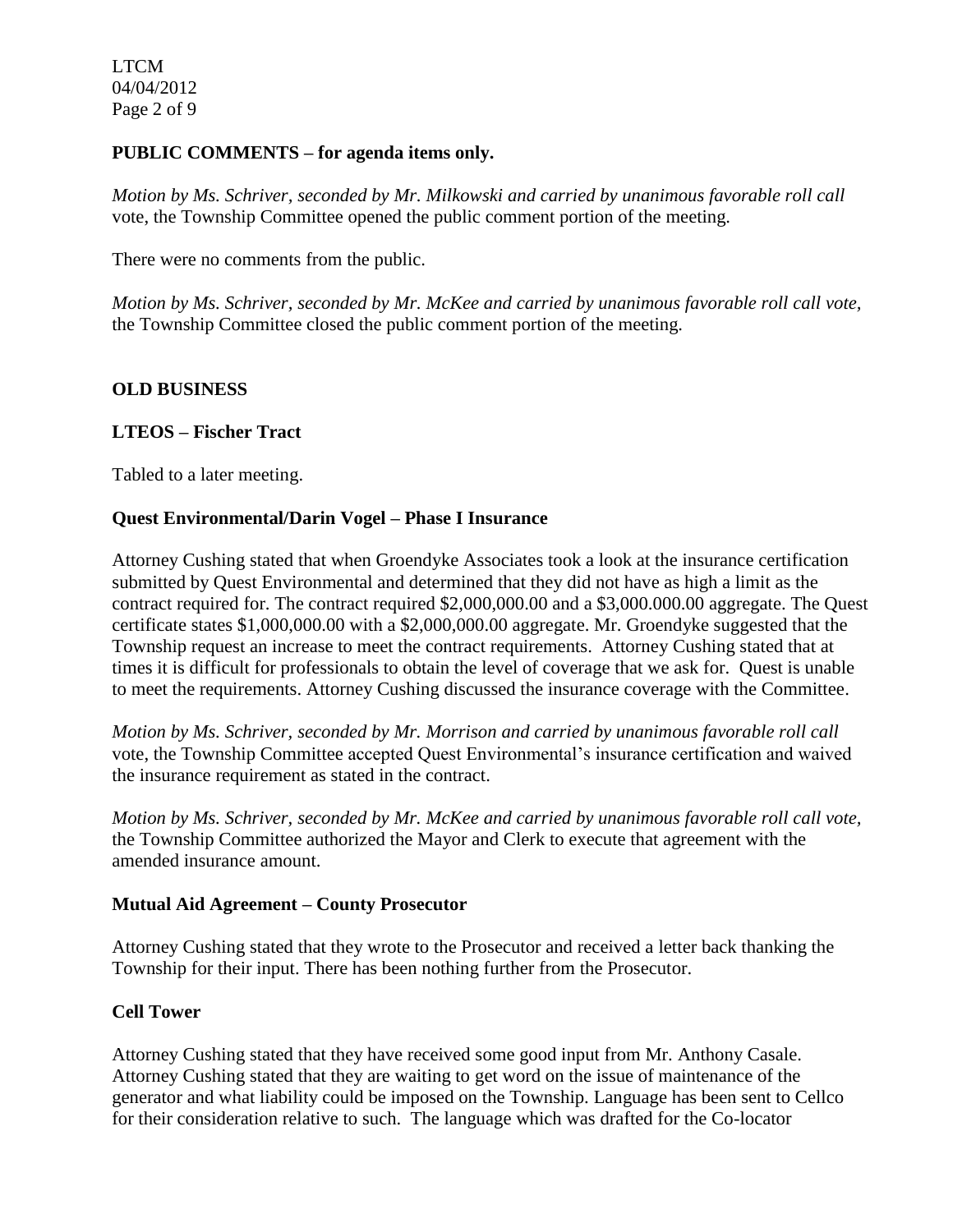LTCM 04/04/2012 Page 3 of 9

Agreement was peculiar so Attorney Cushing has asked for the standard form for a Co-locator Agreement, which is ok with Verizon.

### **Maple Lane Drainage**

Mayor Wunder stated that he has recused himself from the drainage issue as one of the participating members is a client of his. Mr. McKee will be meeting with the Township Engineer and the DPW Manager to look into the issue.

### **NEW BUSINESS**

## **DPW Manager – Request to Seek Applications for Summer Help**

Mr. Gabriel is requesting to seek applications for two employees for summer help which is done annually. The cost of the employees is covered through the Clean Communities Grant. The employment will run from, as soon as possible through Labor Day. Mr. Gabriel will receive applications with the DPW Liaison and report back to the Committee with recommendations.

*Motion by Ms. Schriver, seconded by Mr. McKee and carried by unanimous favorable roll call vote*, the Township Committee authorized Mr. Gabriel to seek applications for summer help.

### **LTEOS – Sustainable Jersey**

Mr. Warren Newman, Chairman of the LTEOS and Mr. Drew DePalma, LTEOS Member were present to discuss the Sustainable Jersey Certification Program with the Committee. Mr. DePalma is spearheading this effort on behalf of the LTEOS.

Mr. Newman stated the Certification Program is designed to assist municipalities in their efforts to become more sustainable, to be greener and to use their resources more wisely. The Program is a strategic partnership which was developed with the New Jersey League of Municipalities and many other partners. Mr. Newman stated that it is a program which can be useful to the Township at no cost.

Mr. DePalma stated that the Program has 16 different categories which identify predetermined actions which will help a municipality become more sustainable. The potential benefits are that we will have access to State and private grants. We will be provided with guidance, tools and even workshops. There is a supportive network which helps municipalities with their goals. Mr. DePalma stated that approximately 60% of the towns in the State are registered and 72 municipalities are certified. Many of the surrounding towns are part of the program. There is no cost to the Township.

Mr. Newman stated that the Township has many of the recommendations in place and to continue those efforts, grant money will become available for those who are certified. Mr. DePalma stated that there are grants incentives available to only those municipalities that are registered.

Mr. Newman stated that the LTEOS would like the Township's support though a resolution.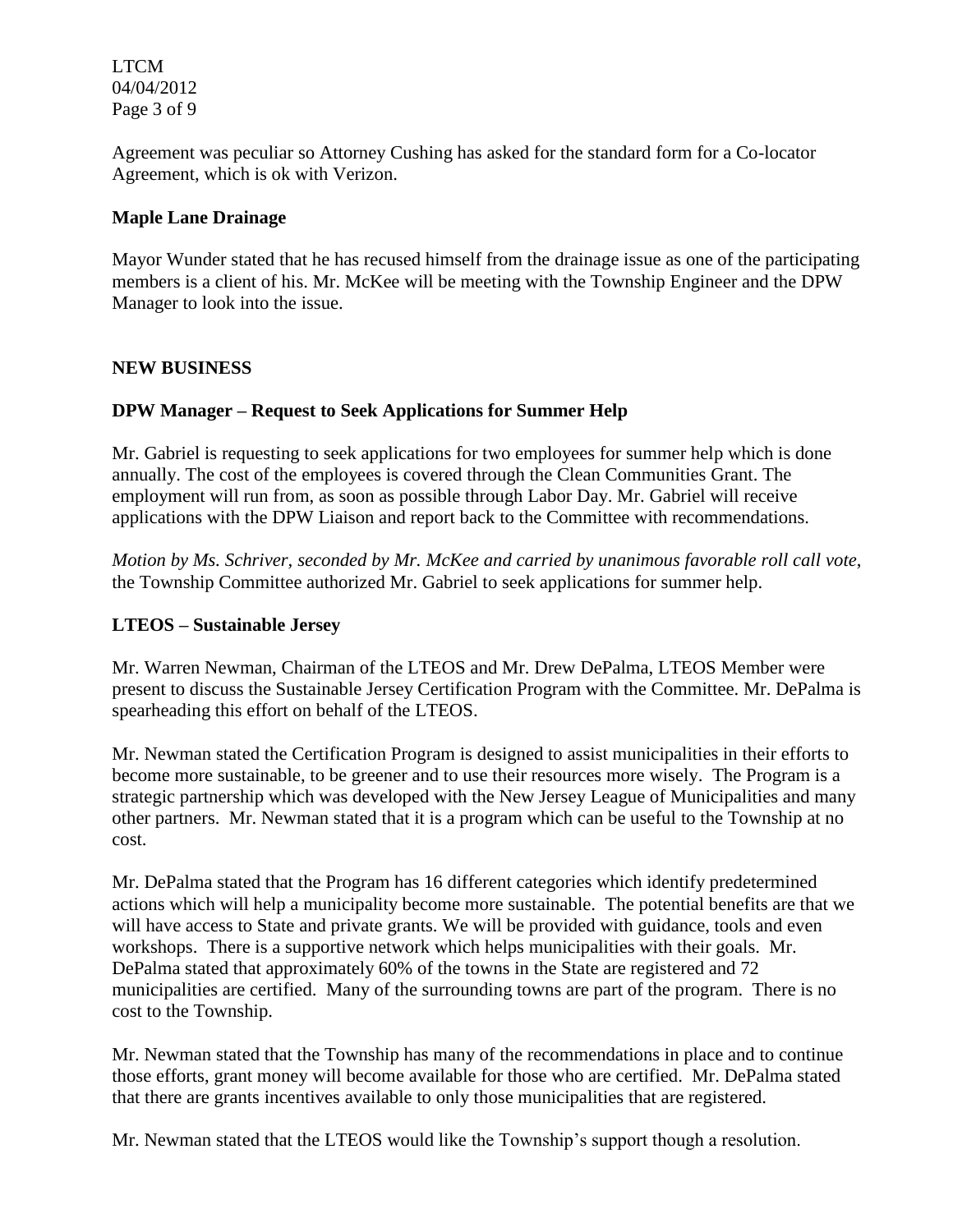LTCM 04/04/2012 Page 4 of 9

Ms. Schriver stated her support for the Resolution as there is a "big push" for going Green. Ms. Schriver stated that in business the DEP asks annually what they have done to add on to their Green list. Ms. Schriver assumes that this will probably be asked of municipalities too.

Mr. McKee asked if the Township's past efforts can be categorized now. Mr. Newman stated that they can and will be.

Ms. Schriver commended the LTEOS for taking the lead in this project. The Committee thanked the LTEOS for their efforts.

*Motion by Mayor Wunder, seconded by Ms. Schriver and carried by unanimous favorable roll call*  vote, the Township Committee approved Resolution No. 35A-2012 as written below.

### **RESOLUTION NO. 35A-2012 TOWNSHIP OF LEBANON COUNTY OF HUNTERDON STATE OF NEW JERSEY RESOLUTION SUPPORTING PARTICIPATION IN THE SUSTAINABLE JERSEY MUNICIPAL CERTIFICATION PROGRAM**

WHEREAS, a sustainable community seeks to optimize quality of life for its residents by ensuring that its environmental, economic and social objectives are balanced and mutually supportive; and WHEREAS, Lebanon Township strives to save tax dollar, assure clean land, air and water, improve

working and living environments as steps to building a sustainable community that will thrive well into the new century; and

WHEREAS, Lebanon Township hereby acknowledges that the residents of Lebanon Township desire a stable, sustainable future for themselves and future generations; and

WHEREAS, Lebanon Township wishes to support a model of government which benefits our residents now and far into the future by exploring and adopting sustainable, economically-sound, local government practices; and

WHEREAS, by endorsing a sustainable path Lebanon Township is pledging to educate itself and community members further about sustainable activities and to develop initiatives supporting sustainable local government practices; and

WHEREAS, as elected representatives of Lebanon Township, we have a significant responsibility to provide leadership which will seek community-based sustainable solutions to strengthen our community:

NOW THEREFORE BE IT RESOLVED, that to focus attention and effort within Lebanon Township on matters of sustainability, the Lebanon Township Committee wishes to pursue local initiatives and actions that will lead to Sustainable Jersey Municipal Certification.

BE IT FURTHER RESOLVED, by the Lebanon Township Committee of Lebanon Township that we do hereby authorize the Environmental & Open Space Commission Chairman to serve as Lebanon Township's agent for the Sustainable Jersey Municipal Certification process and authorize the agent to complete the Municipal Registration on behalf of Lebanon Township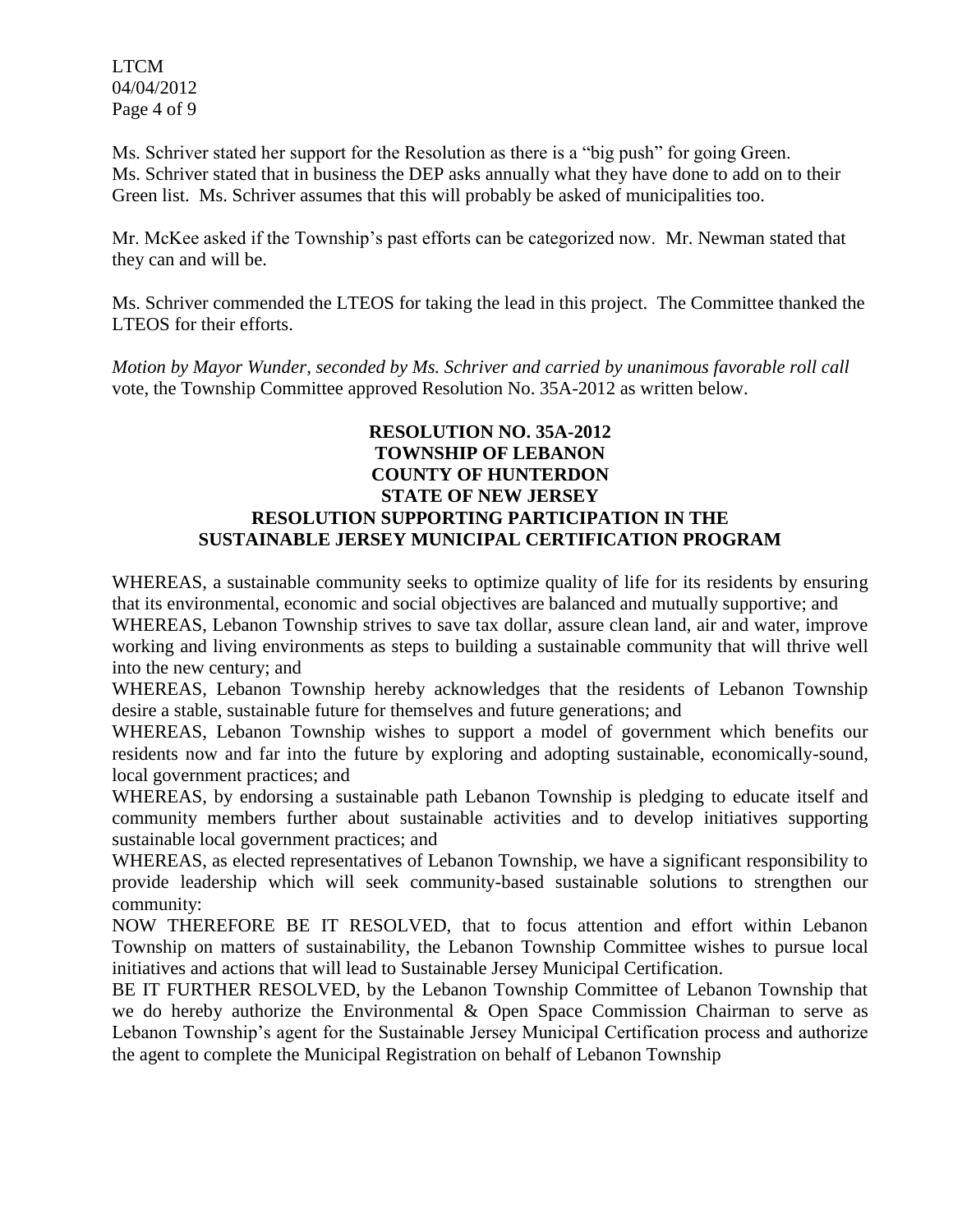LTCM 04/04/2012 Page 5 of 9

### **Police Chief's Memo – Rules and Regulations**

The Police Chief sent a memo to the Township Committee informing them of the need to update the Police Department's Rules and Regulations. Chief Mattson will prepare a draft of proposed Rules and Regulations for the Committee's review and approval.

### **Police Chief's Memo – Abandoned Vehicle**

Police Chief Mattson sent a letter to the Committee informing them that the Township has received a title for an abandoned vehicle which the Police Department impounded at J&D Auto Body. All requirements have been met for transfer of the title to J&D Auto Body. Chief Mattson requests that the Committee authorize the signing over of the title to J&D.

Attorney Cushing stated that he suggested that the Committee adopt a resolution at the next meeting to establish a record as to why the Township gave the vehicle to J&D Auto Body.

*Motion by Ms. Schriver, seconded by Mr. McKee and carried by unanimous favorable roll call vote,* the Township Committee authorized the Township Attorney to draft a resolution for the transfer of title to J&D Auto Body.

## **COMMITTEE REPORTS**

## **COMMITTEEWOMAN SCHRIVER–**

Ms. Schriver reminded the Township Committee that there will be a budget meeting on April 10, 2012 at 6:00 p.m. Ms. Schriver and the Clerk will be meeting with the Assistant Superintendent of the Veterans Haven on Monday, April 16, 2012.

There was vandalism in the Park last week. The School and Police are aware of it.

## **DEPUTY MAYOR MILKOWSKI-**

Mr. Milkowski read the DPW monthly report. The drainage work has been completed on Voorhees Road . The DPW also finished trimming the limbs from the October 2011 storm. They have been working on stump removal from the Mt. Airy Road project. The truck chassis' are in and due to go over to the truck manufacture to have the bodies installed.

There was a Planning Board meeting at the Woodglen School regarding the GenPsych application. There was a Planning Board Public Hearing regarding the Highlands adoption of the Master Plan.

Mr. Milkowski stated that he has a proposal for consultation work for having solar installed on the new DPW garage. The proposal is free of charge and they consultant will look into grants possibilities for the Township.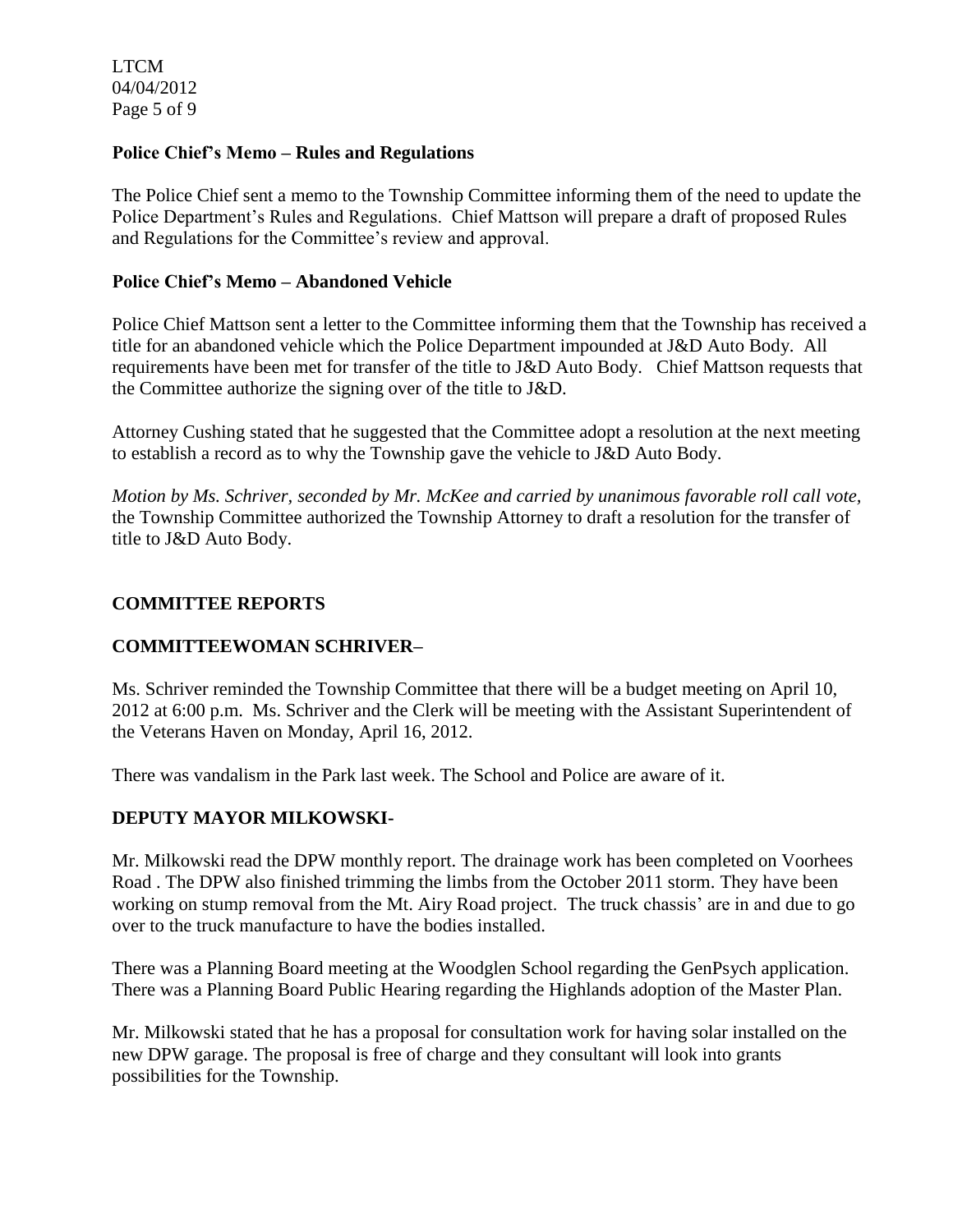LTCM 04/04/2012 Page 6 of 9

### **MAYOR WUNDER-**

Mayor Wunder stated that there will be no pancakes at the Firehouse on Easter Sunday. The Recycling Depot is on April 21, 2012.

Mayor Wunder stated that there is a Municipal Court of North Hunterdon meeting scheduled for April 16, 2012. The Court is looking for a new location and has visited the Township buildings as an option. Consideration is being made.

Attorney Cushing stated that he believes that the well pump issue at the DPW site has been resolved.

Mayor Wunder stated that the Lebanon Township Board of Education's budget will be reduced by almost 3% for the 2012-2013 year. The cost savings will be approximately \$102.00 per \$300,000.00 assessed value. Transportation is approximately 3% of the school's budget. Mayor Wunder suggested to the Board that they put their bus routes out for bid which may bring down costs.

Mayor Wunder was unable to attend the most recent Shared Services meeting with the Freeholders. The Mayor asked the Clerk to request a review of what transpired at the meeting.

Tomorrow, April 5, 2012 is the Food Pantry's Easter distribution. April 12, 2012 will be the regular distribution. Mayor Wunder had a conversation with the Food Pantry members and requested that the Township Committee consider covering the cost of the electric to help out the Food Pantry. The cost has been quite a burden for the pantry.

Mr. Milkowski stated that once the Township takes ownership of the building the Committee can reconsider the request. Mr. McKee said that he feels that the time is close for when the building will come back to the residents and he would wait also. Mayor Wunder stated that this will be on the next meeting agenda for discussion.

Engineer Steve Risse spoke to Nancy Parker from FEMA and was informed that the Morris County's applications were approved on February 1, 2012 which took approximately 60 days. It is anticipated that the Township's applications, which were submitted in March, will be approved in 60 days also.

Mayor Wunder asked for the Committee's approval to request a meeting with Nancy Parker of FEMA, Bob Little, the County FEMA representative and Engineer Steve Risse to enable the residents of Raritan River Road the opportunity to have their questions answered. The Committee support the Mayor's request.

## **COMMITTEEMAN MCKEE –**

Mr. McKee stated that he was pleased to have LTOES present to discuss Sustainable Jersey. He feels that it is a great idea.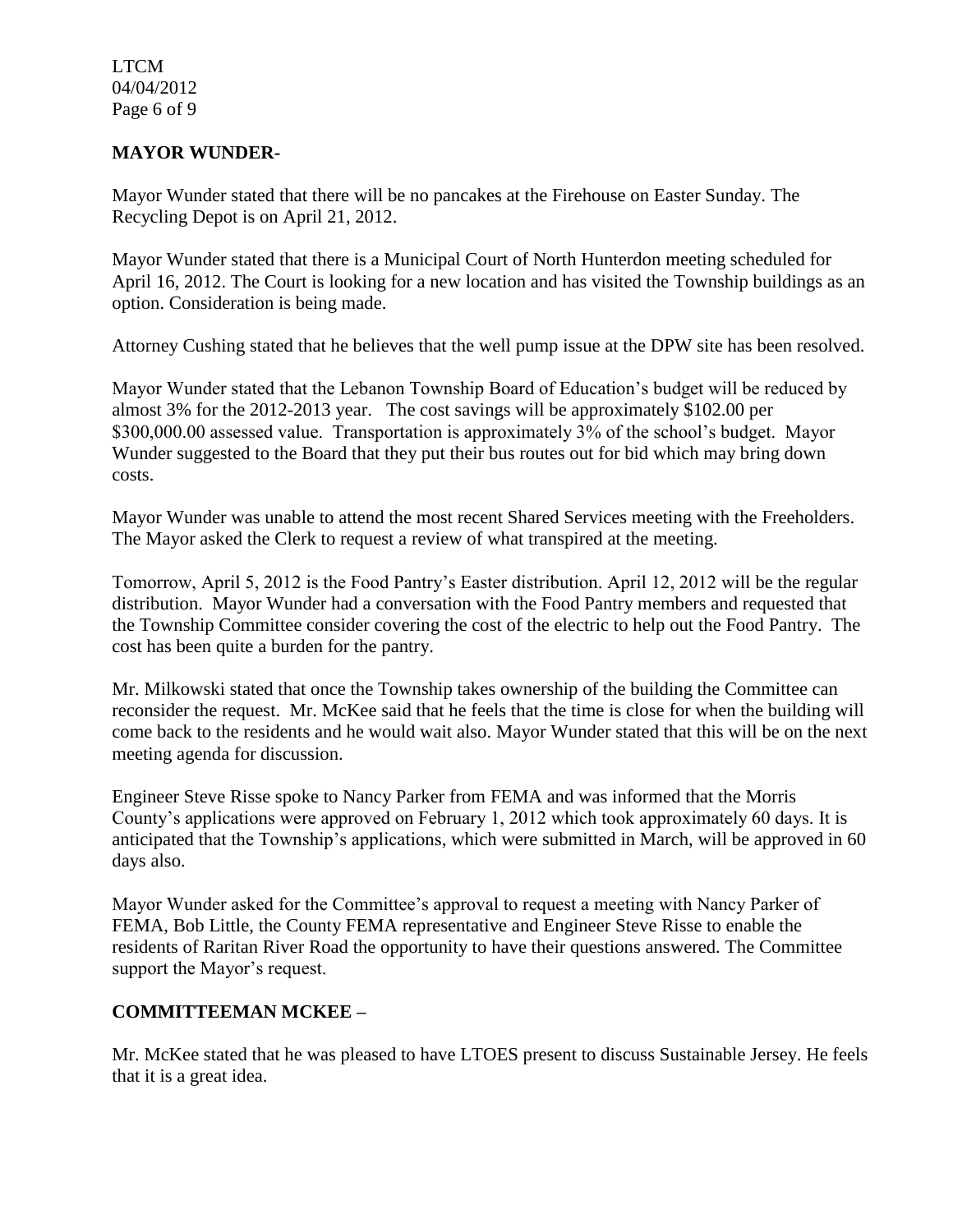LTCM 04/04/2012 Page 7 of 9

Mr. McKee stated that the COAH Liaison has sent out approximately 35 letters to residents who would qualify for the COAH Rehabilitation Program in attempt to expend the last bit of funds in the COAH account.

## **COMMITTEEMAN MORRISON –**

**Police, Fire and Rescue-** Mr. Morrison read the Police report for the month of March 2012

## **PRESENTATION OF VOUCHERS**

Committee Members provided a description of vouchers exceeding \$1000.00.

*Motion by Ms. Schriver, seconded by Mr. McKee and carried by unanimous favorable roll call vote,* the Township Committee approved the April 4, 2012 bill list in the amount \$349,940.47.

# **CORRESPONDENCE**

Historians Meeting Minutes – March 1, 2012

## **PUBLIC COMMENTS**

*Motion by Mr. Milkowski, seconded by Mr. McKee and carried by unanimous favorable roll call*  vote, the Township Committee opened the Public Comment portion of the meeting.

Ms. Laramie Silber of Musconetcong River Road stated that she and her mother, Jeanne Boyer, filed a Class Action Law Suit on March 14, 2012 against the parties who pleaded guilty to the Federal Bid Rigging charges for municipal tax sales. Stemming from this, they were able to obtain a Temporary Restraining Order and are still in their home. Ms. Silber stated that she wished that she could say that it was with the assistance of Attorney Allen's office however, they continue to be adversarial. Ms. Silber invited and urged the Township to join the Class Action Lawsuits as victims of the Bid Rigging also.

Mr. Warren Newman of Voorhees Road stated that the DPW did a very fine job of quickly and neatly installing storm drainage which has been needed for a long time. Mr. Newman commended Warren Gabriel and his Crew.

EJ Skidmore of Buffalo Hollow Road asked Attorney Cushing to clarify which location the well pump was removed from.

Mr. Anthony Casale complimented Attorney Cushing's office for the draft revision of the Cell Tower Agreement regarding the generator. Mr. Casale spoke to Attorney Lorraine Staples today and went over all of the concerns that he has. Mr. Casale stated that the draft is now much better than it originally was.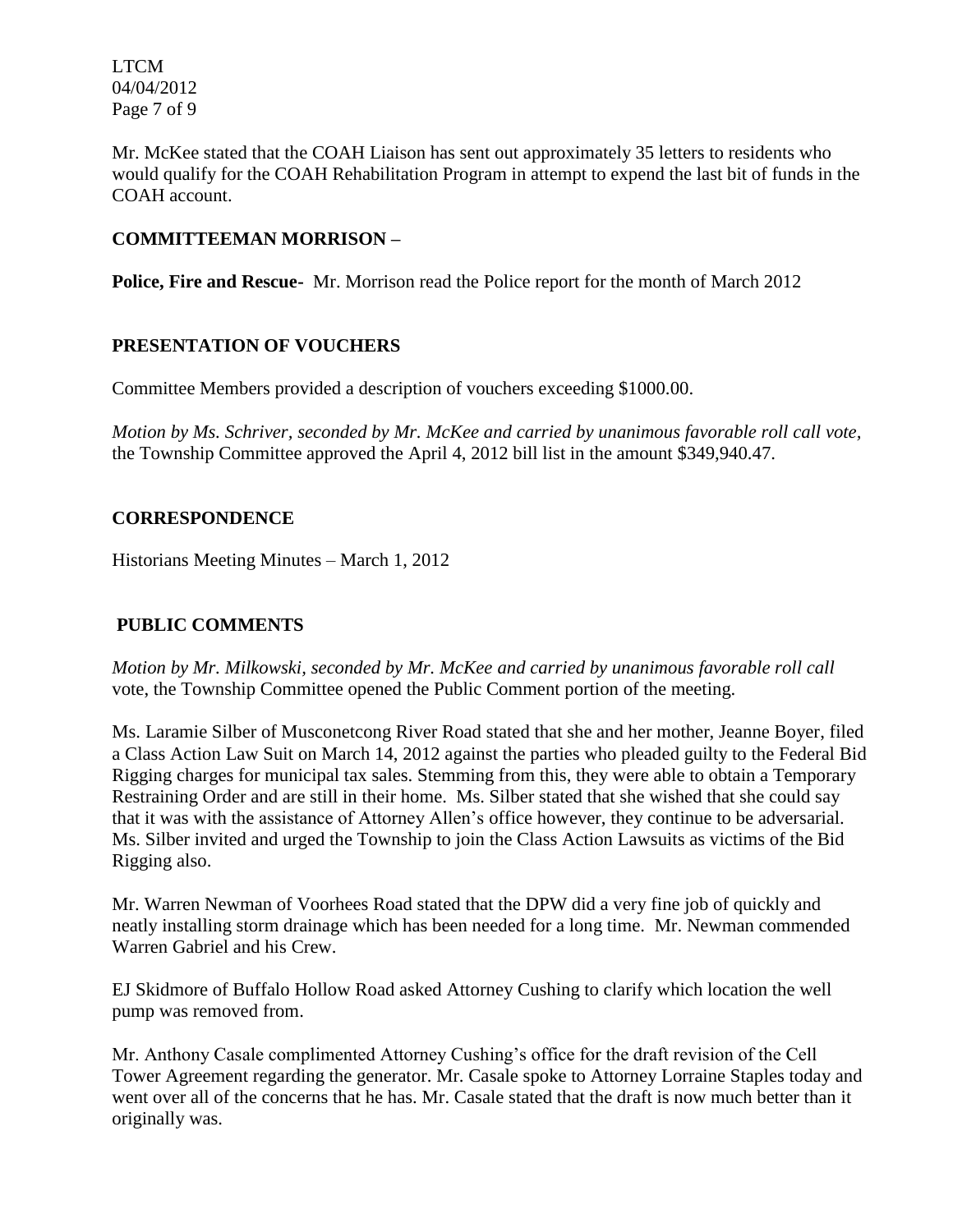LTCM 04/04/2012 Page 8 of 9

Ms. Nancy Darois of Butler Park Road asked the Committee when the construction of the garage will begin. Mr. Milkowski stated that there was a preconstruction meeting on March 21, 2012, building permits were applied for, the architect had to review a list of values for different stages of the construction which has been completed so it should be any day now.

Ms. Darois asked the status on the Polt Property acquisition. Attorney Cushing stated that the Phase I will be conducted.

Mr. Casale stated that there were Boy Scouts in the audience this evening. Mr. Newman stated that Scout Kyle Stansky, for his Eagle Scout Award, was instrumental in contributing to the Township's trail connectivity project on the Goracy Tract. Kyle has finished a 700 ft woodchipped and boardwalk trail in accordance with the Township's plan. This work will be part of the grant program where his work is a value to the Township in being able to receive funds back for other projects.

*Motion by Ms. Schriver, seconded by Mr. McKee and carried by unanimous favorable roll call vote,* the Township Committee closed the Public Comment portion of the meeting.

# **EXECUTIVE SESSION**

*Motion by Ms. Schriver, seconded by Mr. Morrison and carried by unanimous favorable roll call*  vote, the Township Committee approved Resolution No. 36-2012 and convened in executive session at 8:30p.m.

### **TOWNSHIP OF LEBANON RESOLUTION NO. 36-2012**

BE IT RESOLVED by the Mayor and Township Committee of the Township of Lebanon, that in compliance with N.J.S.A. 10:4-12, this meeting will be closed to the Public to discuss the following matters:

> Potential Litigation Litigation – Hyland Collective Bargaining **Contract**

It is not anticipated that action will be taken when the public meeting convenes.

The Township Committee convened the Regular Committee meeting at 10:20 p.m.

Attorney Cushing stated that during the Executive Session the Township Committee discussed the Squad matter, the status of the DPW Project, the status of Litigation, the PBA and CWA Collective Bargaining Negotiations, other contract issues and Shared Services.

Having no further business to come before the Committee a motion was made by Mr. Milkowski, seconded by Mr. McKee and carried by unanimous favorable roll call vote to adjourn the meeting at 10:24 p.m.